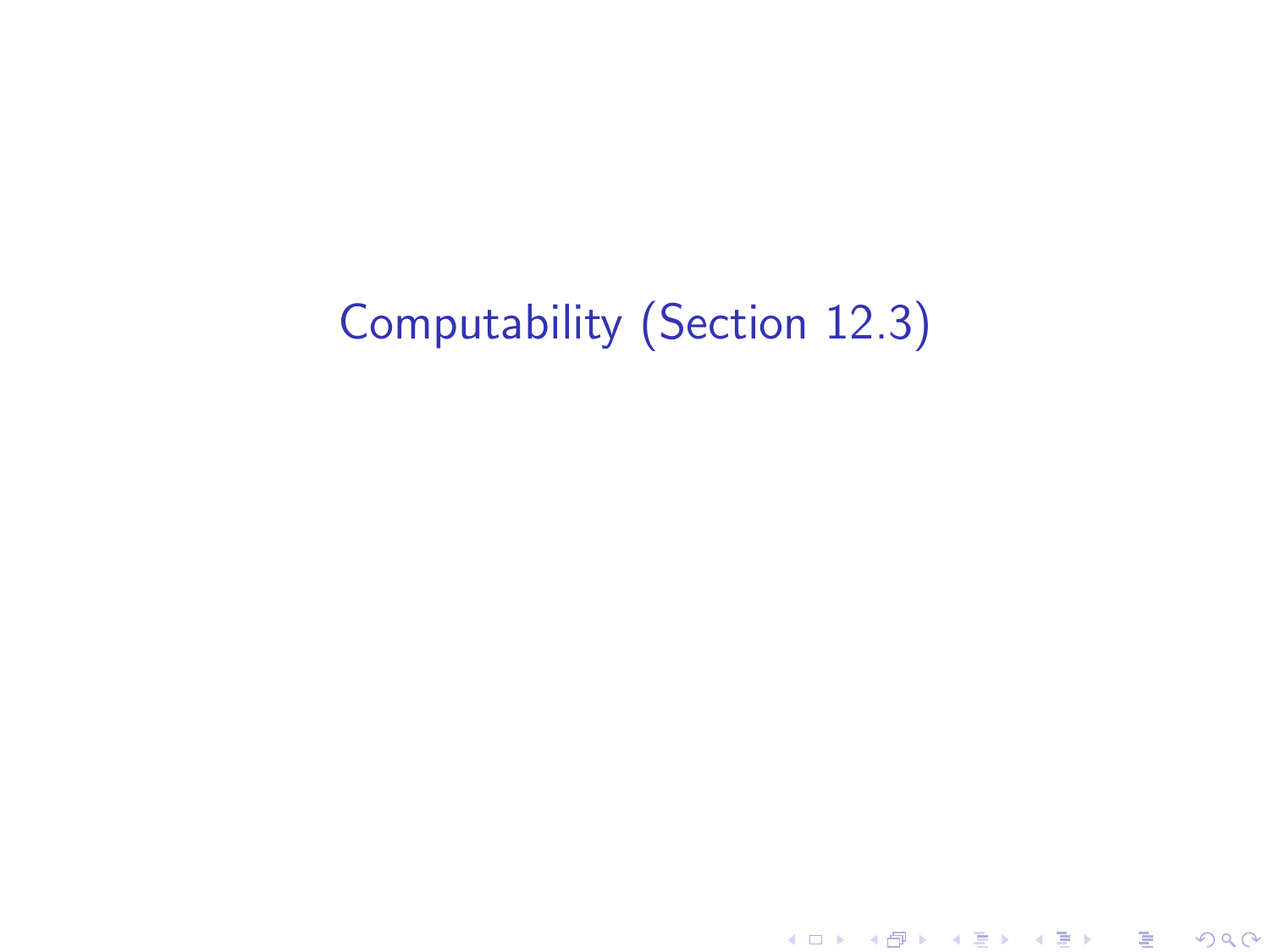# **Computability**

- Some problems cannot be solved by any machine/algorithm. To prove such statements we need to effectively describe all possible algorithms.
- Example (Turing Machines): Associate a Turing machine with each  $n \in \mathbb{N}$  as follows:
	- $n \leftrightarrow b(n)$  (the binary representation of n)
		- $\leftrightarrow$  a(b(n)) (b(n) split into 7-bit ASCII blocks, w/ leading 0's

- $\leftrightarrow$  if  $a(b(n))$  is the syntax of a TM then  $a(b(n))$  else  $(0, a, a, S, halt)$  fi
- So we can effectively describe all possible Turing machines:  $T_0, T_1, T_2, \ldots$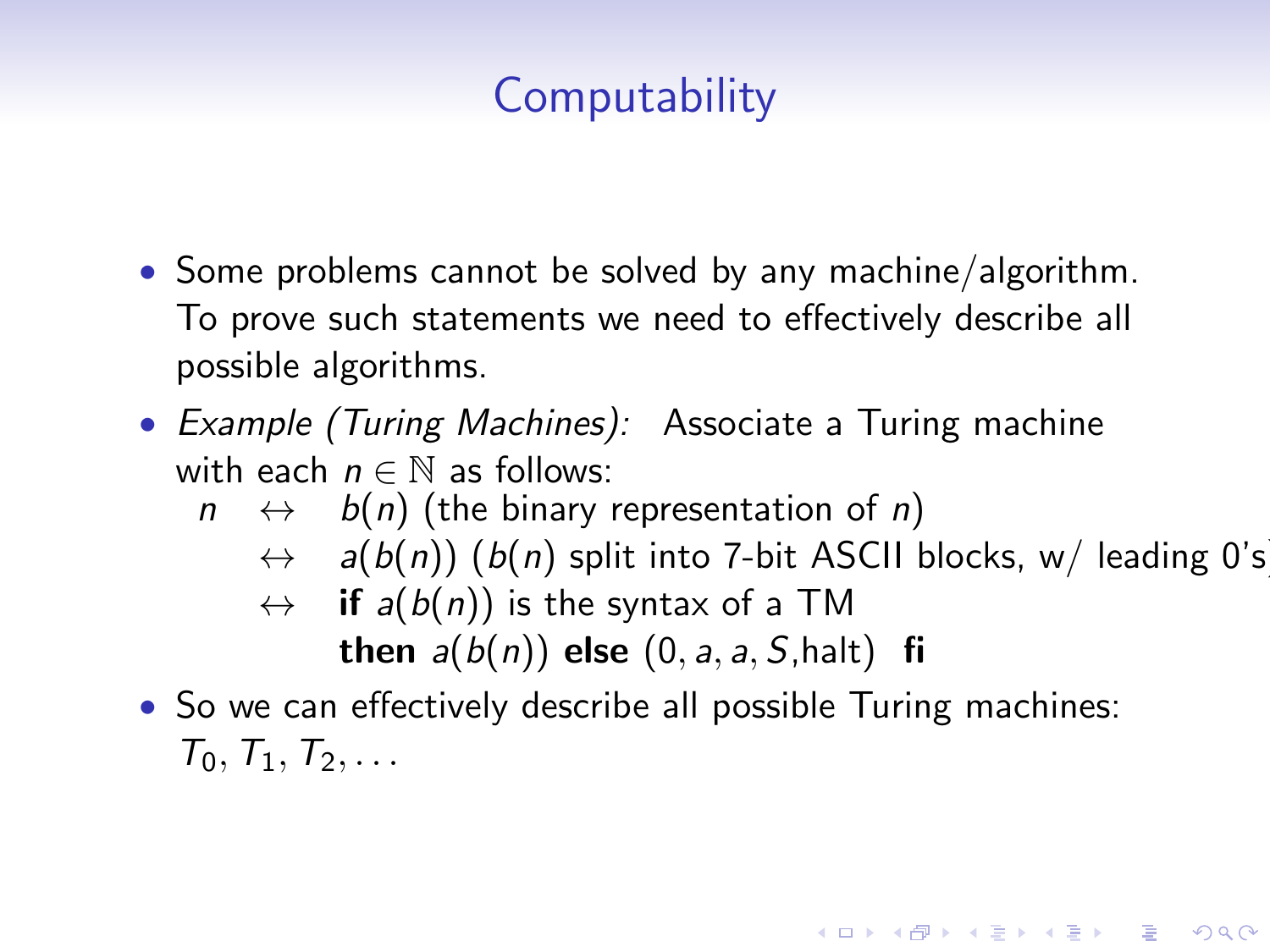# **Continued**

- Of course, we could use the same technique to list all possible instances of any computational model. For example, we can effectively list all possible Simple programs and we can effectively list all possible partial recursive functions.
- If we want to use the Church-Turing thesis, then we can effectively list all possible solutions (e.g., Turing machines) to every intuitively computable problem.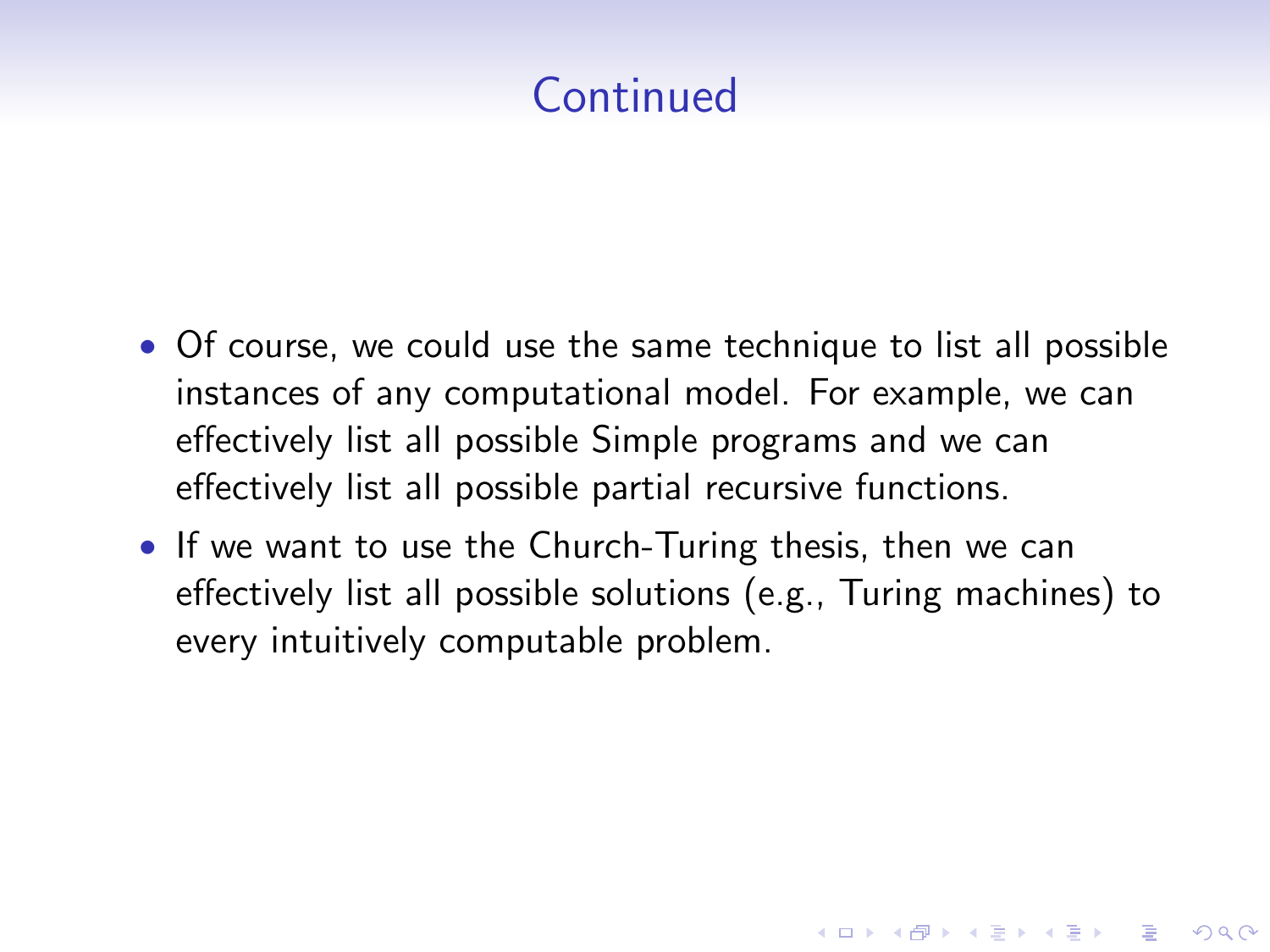• A decision problem is a problem that can be phrased as a yes/no question. Such a problem is decidable if an algorithm exists to answer yes or no to each instance of the problem. Otherwise it is undecidable. A decision problem is partially decidable if an algorithm exists to halt with the answer yes to yes-instances of the problem, but may run forever if the answer is no.

- Examples:
	- Is an arbitrary propositional wff a tautology?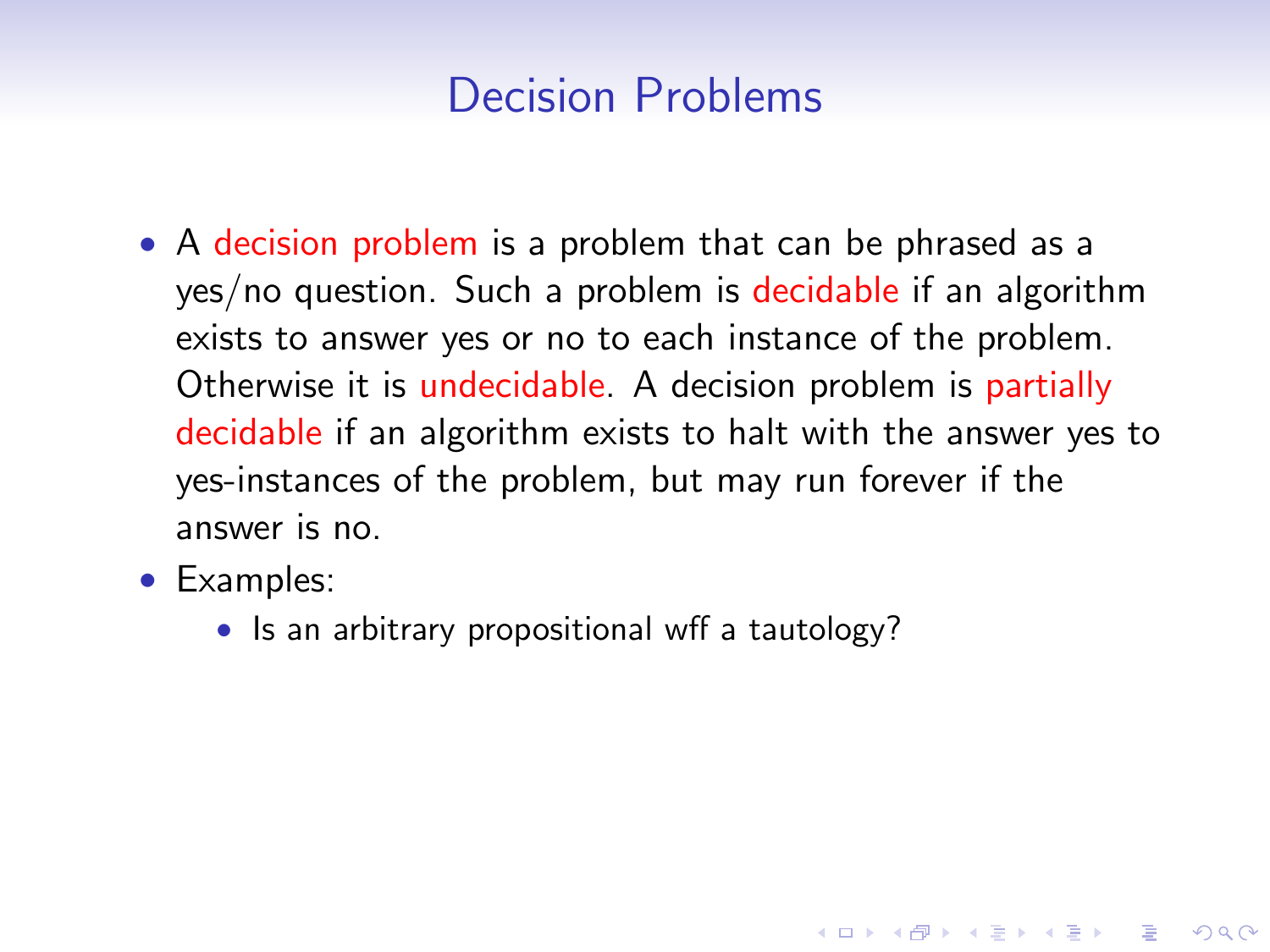- A decision problem is a problem that can be phrased as a yes/no question. Such a problem is decidable if an algorithm exists to answer yes or no to each instance of the problem. Otherwise it is undecidable. A decision problem is partially decidable if an algorithm exists to halt with the answer yes to yes-instances of the problem, but may run forever if the answer is no.
- Examples:
	- Is an arbitrary propositional wff a tautology? Decidable.

**KORKA SERKER ORA** 

• Is an arbitrary first-order wff valid?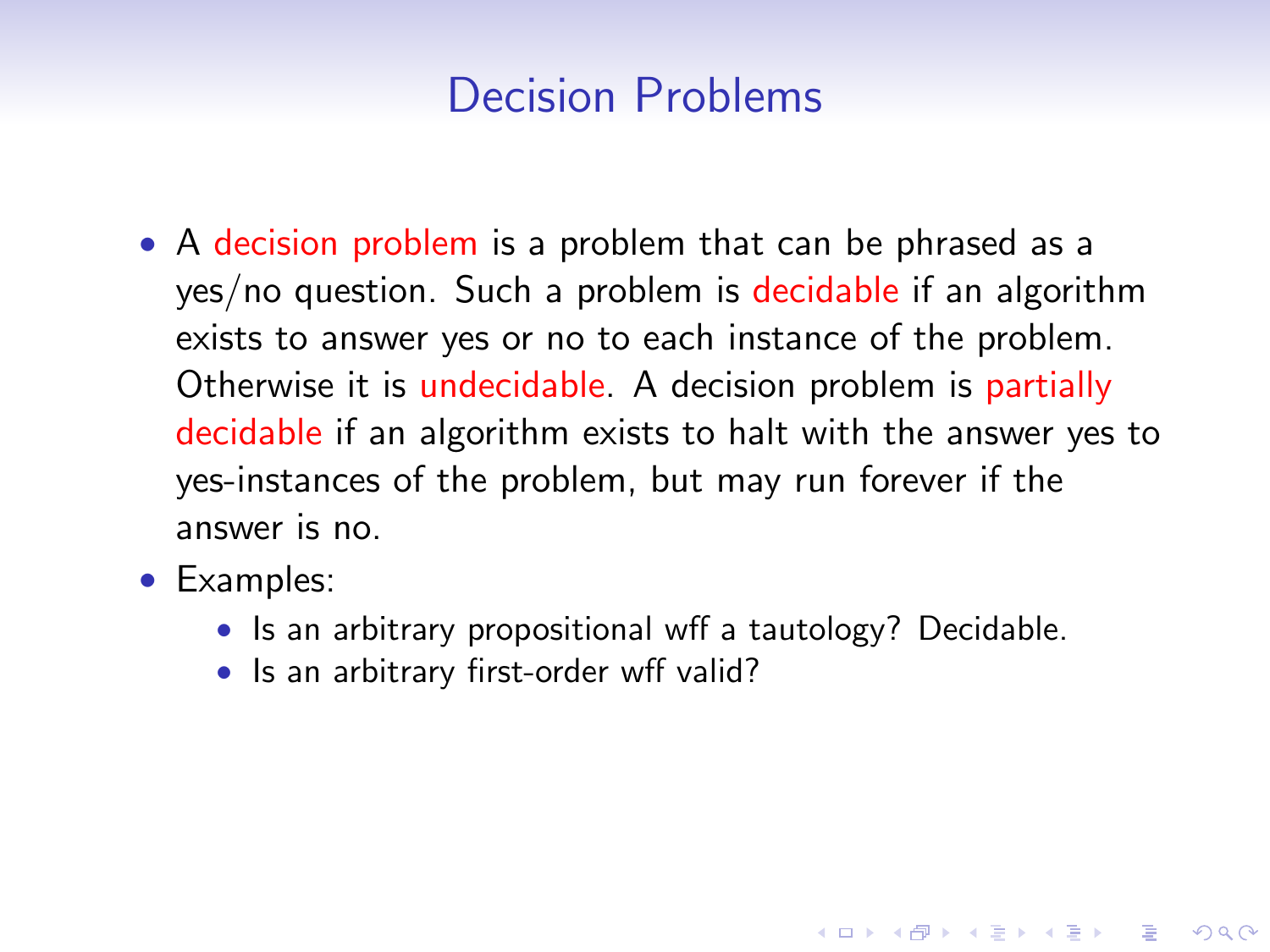- A decision problem is a problem that can be phrased as a yes/no question. Such a problem is decidable if an algorithm exists to answer yes or no to each instance of the problem. Otherwise it is undecidable. A decision problem is partially decidable if an algorithm exists to halt with the answer yes to yes-instances of the problem, but may run forever if the answer is no.
- Examples:
	- Is an arbitrary propositional wff a tautology? Decidable.
	- Is an arbitrary first-order wff valid? Undecidable and partially decidable.

**KORKA SERKER ORA** 

• Does a DFA accept infinitely many strings?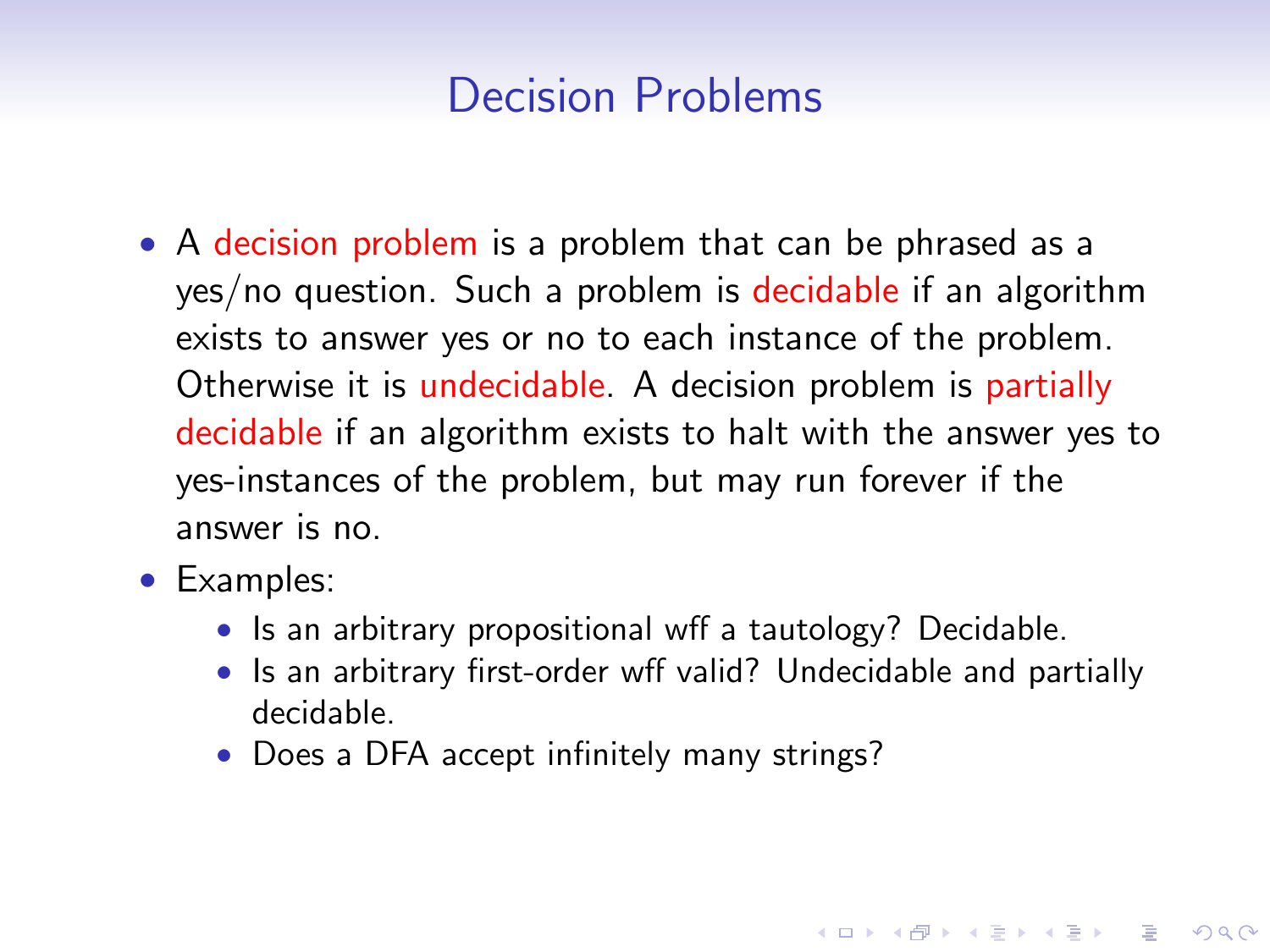- A decision problem is a problem that can be phrased as a yes/no question. Such a problem is decidable if an algorithm exists to answer yes or no to each instance of the problem. Otherwise it is undecidable. A decision problem is partially decidable if an algorithm exists to halt with the answer yes to yes-instances of the problem, but may run forever if the answer is no.
- Examples:
	- Is an arbitrary propositional wff a tautology? Decidable.
	- Is an arbitrary first-order wff valid? Undecidable and partially decidable.

- Does a DFA accept infinitely many strings? Decidable
- Does a PDA accept a string s?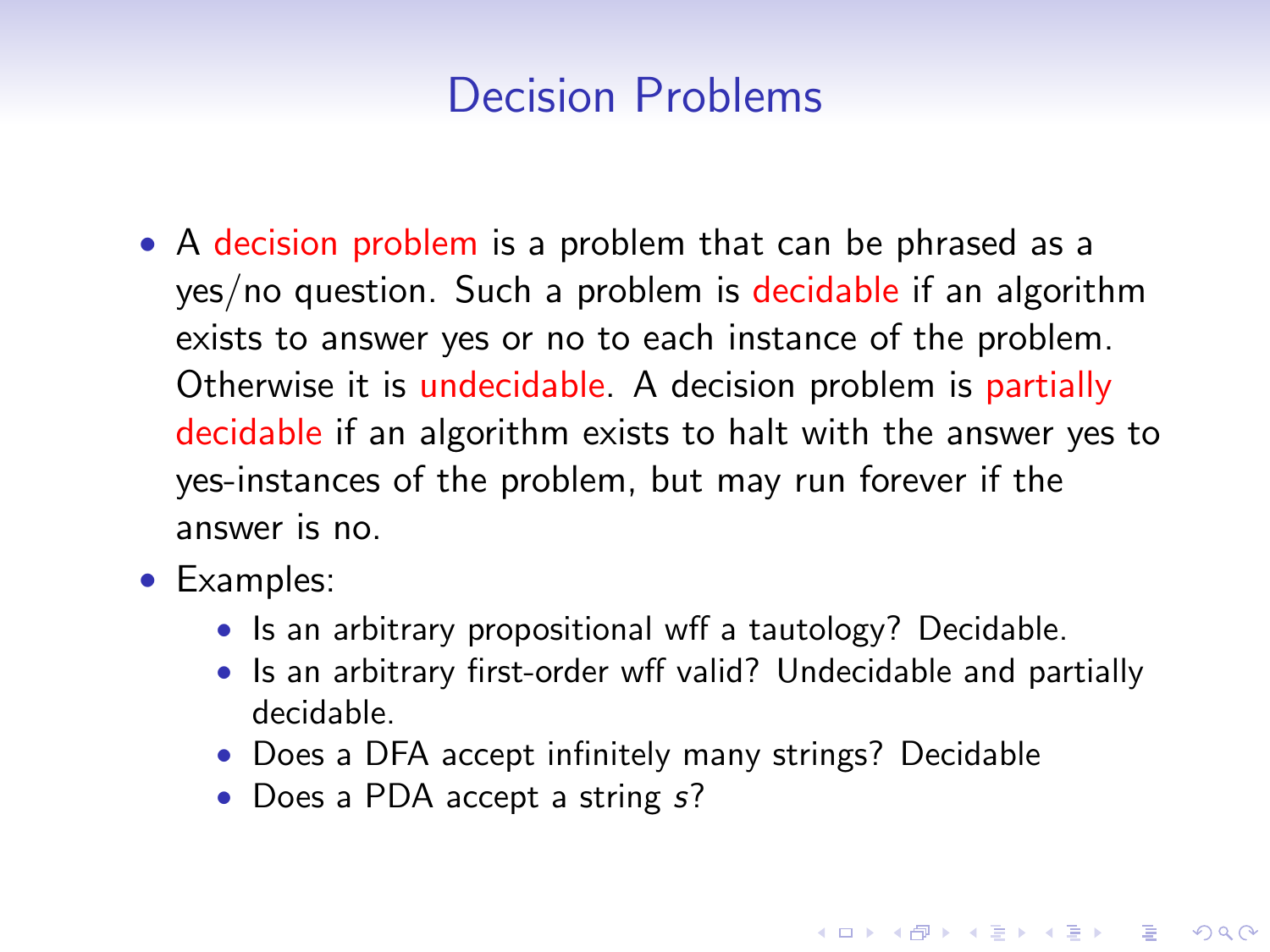- A decision problem is a problem that can be phrased as a yes/no question. Such a problem is decidable if an algorithm exists to answer yes or no to each instance of the problem. Otherwise it is undecidable. A decision problem is partially decidable if an algorithm exists to halt with the answer yes to yes-instances of the problem, but may run forever if the answer is no.
- Examples:
	- Is an arbitrary propositional wff a tautology? Decidable.
	- Is an arbitrary first-order wff valid? Undecidable and partially decidable.

- Does a DFA accept infinitely many strings? Decidable
- Does a PDA accept a string s? Decidable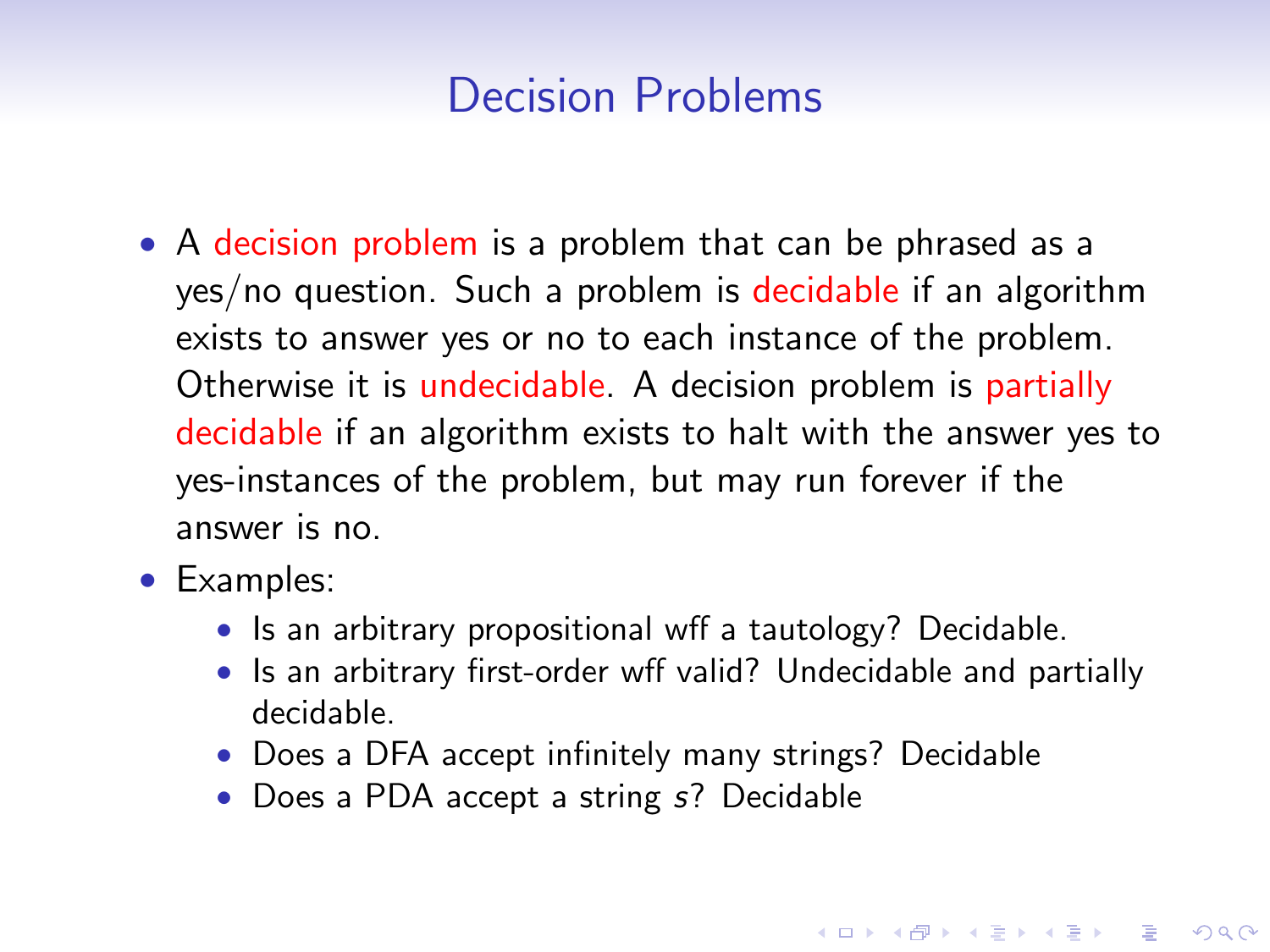# The Halting Problem

- A total classic.
- The halting problem asks the following question:
	- Does an arbitrary program halt on an arbitrary input?
- The halting problem is partially decidable: Just execute the program on the input. If the program halts, output yes.

**KORK ERKER ADE YOUR**